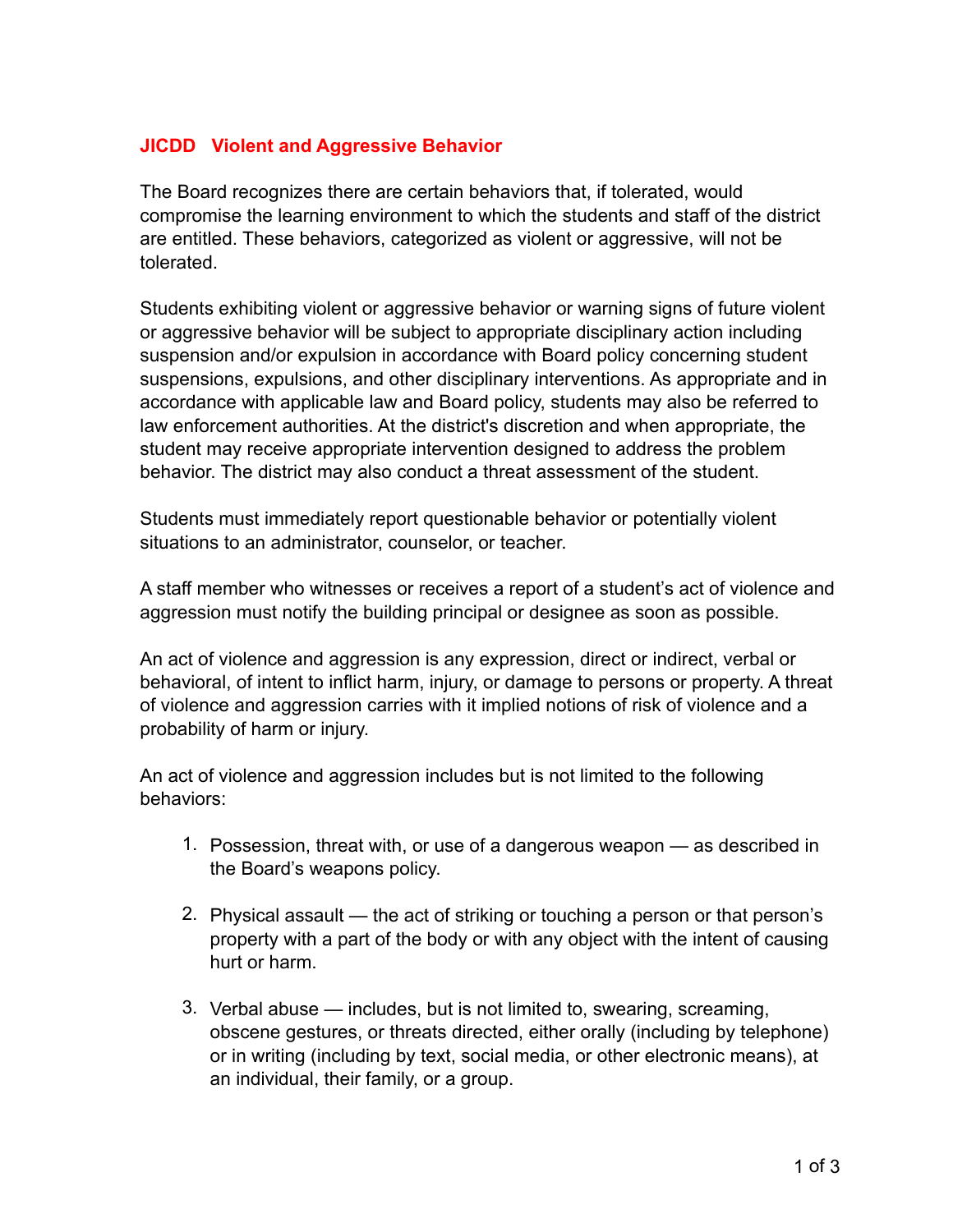- 4. Intimidation an act intended to frighten or coerce someone into submission or obedience.
- 5. Extortion the use of verbal or physical coercion in order to obtain financial or material gain from others.
- 6. Bullying as described in the Board's policy on bullying prevention and education.
- 7. Gang activity as described in the Board's secret societies/gang activity policy.
- 8. Sexual harassment or other forms of harassment as described in the Board's sexual harassment policy and nondiscrimination policy.
- 9. Stalking the persistent following, contacting, watching, or any other such threatening actions that compromise the peace of mind or the personal safety of an individual.
- 10.Defiance a serious act or instance of defying or opposing legitimate authority.
- 11. Discriminatory slurs insulting, disparaging, or derogatory comments made directly or by innuendo regarding a person's disability, race, creed, color, sex, sexual orientation, gender identity, gender expression, marital status, national origin, religion, ancestry, or need for special education services.
- 12.Vandalism damaging or defacing property owned by or in the rightful possession of another.
- 13.Terrorism a threat to commit violence communicated with the intent to terrorize or with reckless disregard for the risk of creating such terror or to cause serious public inconvenience, such as the evacuation of a building.

(Adoption date)

LEGAL REFS.: C.R.S. 22-32-109.1 (1)(b) *(definition of bullying)* C.R.S. 22-32-110 (1)(k) *(definition of racial or ethnic background includes hair texture, definition of protective hairstyle)*